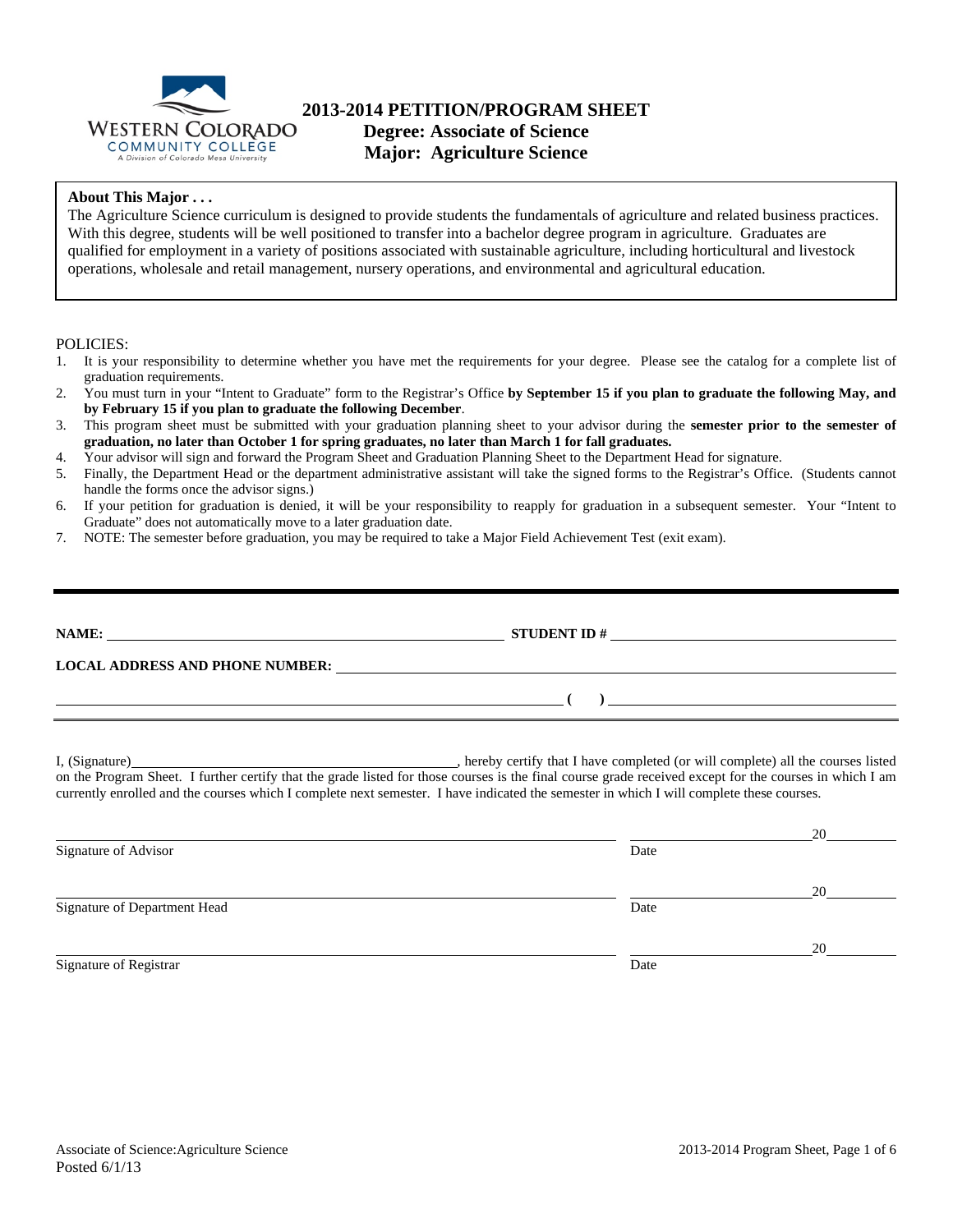#### **Students should work closely with a faculty advisor when selecting and scheduling courses prior to registration.**

Degree Requirements:

- Minimum of 60 hours total (A minimum of 16 taken at CMU in no fewer than two semesters)
- 2.00 cumulative GPA or higher in all CMU coursework
- A grade of "C" or higher must be achieved in coursework toward major content area.
- Pre-collegiate courses (usually numbered below 100) cannot be used for graduation.
- Program sheets are for advising purposes only. Because a program may have requirements specific to the degree, check with your advisor for additional guidelines, including prerequisites, grade point averages, grades, exit examinations, and other expectations. It is the student's responsibility to be aware of, and follow, all guidelines for the degree being pursued. Any exceptions or substitutions must be approved by the faculty advisor and/or Department Head. Courses related to teacher licensure must also be approved by the Teacher Education Dept.
- When filling out the program sheet a course can be used only once.
- See the "Undergraduate Graduation Requirements" in the catalog for additional graduation information.

**GENERAL EDUCATION REQUIREMENTS** (31 semester hours) See the current catalog for a list of courses that fulfill the requirements below. If a course is on the general education list of options and a requirement for your major, you must use it to fulfill the major requirement and make a different selection within the general education requirement.

| Course No Title                                                                                 | Sem.hrs Grade Term |                                                                                                                                                                                                                                      |
|-------------------------------------------------------------------------------------------------|--------------------|--------------------------------------------------------------------------------------------------------------------------------------------------------------------------------------------------------------------------------------|
| <b>English</b> (6 semester hours)                                                               | 3                  |                                                                                                                                                                                                                                      |
| ENGL 111 English Composition<br><b>ENGL 112 English Composition</b>                             | 3                  |                                                                                                                                                                                                                                      |
|                                                                                                 |                    | <u>and the state</u>                                                                                                                                                                                                                 |
| <b>Math: MATH 110 or higher</b> (3 semester hours)                                              |                    |                                                                                                                                                                                                                                      |
|                                                                                                 | 3                  |                                                                                                                                                                                                                                      |
|                                                                                                 |                    |                                                                                                                                                                                                                                      |
| <b>History</b> (3 semester hours)<br><u> 1986 - Johann Barn, mars ann an t-Amhair ann an t-</u> | 3                  |                                                                                                                                                                                                                                      |
|                                                                                                 |                    |                                                                                                                                                                                                                                      |
| <b>Humanities</b> (3 semester hours)                                                            |                    |                                                                                                                                                                                                                                      |
|                                                                                                 | 3                  |                                                                                                                                                                                                                                      |
|                                                                                                 |                    |                                                                                                                                                                                                                                      |
| Social and Behavioral Sciences (6 semester hours)                                               | 3                  |                                                                                                                                                                                                                                      |
|                                                                                                 | 3                  | <u>and the community of the community of the community of the community of the community of the community of the community of the community of the community of the community of the community of the community of the community</u> |
|                                                                                                 |                    |                                                                                                                                                                                                                                      |
| <b>Fine Arts</b> (3 semester hours)                                                             |                    |                                                                                                                                                                                                                                      |
|                                                                                                 | 3                  |                                                                                                                                                                                                                                      |

| Natural Sciences (7 semester hours, one must include lab) |  |
|-----------------------------------------------------------|--|
|                                                           |  |
|                                                           |  |
|                                                           |  |

**OTHER LOWER DIVISION REQUIREMENTS** (5 semester hours)**:** 

\_\_\_\_\_\_ \_\_\_\_ \_\_\_\_\_\_\_\_\_\_\_\_\_\_\_\_\_\_\_\_\_\_\_\_ 3 \_\_\_\_\_ \_\_\_\_\_\_\_\_

**Applied Studies** (3 semester hours)

#### **WELLNESS(2)**

|          | <b>Kinesiology</b> (2 Semester hours) |  |
|----------|---------------------------------------|--|
| KINE 100 | Health and Wellness                   |  |
| KINA 1   |                                       |  |

## **ASSOCIATE OF SCIENCE: COURSE REQUIREMENTS**

(24 semester hours)

#### **Agriculture Courses** (17 semester hours)

| AGRS 100  | <b>Practical Crop Production</b> |   |  |
|-----------|----------------------------------|---|--|
| AGRS 100L | Practical Crop Production Lab    |   |  |
| AGRS 102  | <b>Agriculture Economics</b>     |   |  |
| AGRS 105  | <b>Animal Science</b>            |   |  |
| AGRS 210  | <b>Agricultural Marketing</b>    | 3 |  |
| AGRS 240  | Intro Soil Science               |   |  |
|           | AGRS 240L Intro Soil Science Lab |   |  |

#### **Restricted Electives** (select min. of 7 semester hours – see

|                     | recommended advising tracks)       |         |  |
|---------------------|------------------------------------|---------|--|
| ACCT <sub>201</sub> | Prin of Financial Acctng           | 3       |  |
| <b>AGRS 103</b>     | Intro to Entomology                |         |  |
| AGRS 103L           | Intro to Entomology Lab            |         |  |
| <b>AGRS 110</b>     | <b>Integrated Pest Management</b>  | 3       |  |
| <b>AGRS 118</b>     | Farm Structures/Green Houses       | 3       |  |
| <b>AGRS 208</b>     | <b>Agricultural Finance</b>        | 3       |  |
| AGRS 224            | <b>Integrated Ranch Management</b> | 3       |  |
| <b>AGRS 225</b>     | Feeds and Feeding                  |         |  |
| AGRS 230            | Farm Animal Anatomy/Phys           | 3       |  |
| AGRS 250            | Live Animal & Carcass Eval         |         |  |
| AGRS 250L           | Live An. & Carcass Eval Lab        | 2       |  |
| AGRS 260            | <b>Plant Propagation</b>           |         |  |
| AGRS 288            | <b>Livestock Practicum</b>         |         |  |
| <b>AGRS 288L</b>    | Livestock Practicum Lab            |         |  |
| <b>AGRS 296</b>     | Topics: Sustain. Ag Practices      | $1 - 3$ |  |
| <b>CISB 101</b>     | <b>Business Info Technology</b>    | 3       |  |
|                     |                                    |         |  |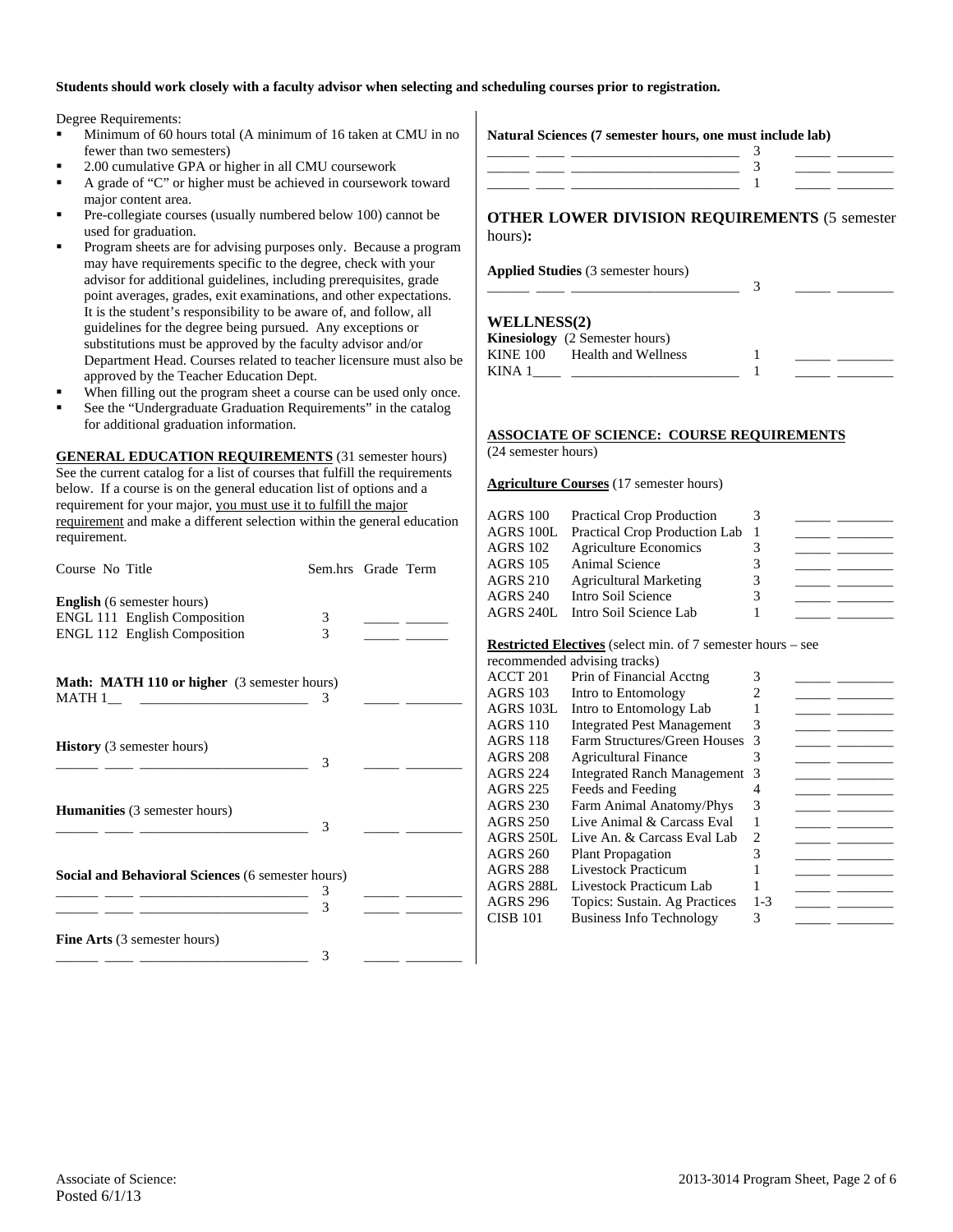This is a recommended sequence of course work. Certain courses may have prerequisites or are only offered during the Fall or Spring semesters. It is the student's responsibility to meet with the assigned advisor and check the 2 year course matrix on the Colorado Mesa website for course availability.

### **Animal Science Advising Sheet**

## **FRESHMAN YEAR**

| <b>Fall Semester</b> |                                      | <b>Hours</b> | <b>Spring Semester</b> |                                              | <b>Hours</b> |
|----------------------|--------------------------------------|--------------|------------------------|----------------------------------------------|--------------|
| <b>AGRS 100</b>      | <b>Practical Crop Production</b>     |              | <b>AGRS 102</b>        | <b>Agriculture Economics</b>                 | 3            |
| AGRS 100L            | Practical Crop Production Lab        |              | <b>AGRS 230</b>        | Farm Animal A&P                              | 3            |
| <b>AGRS</b> 105      | Animal Science                       |              | <b>ENGL</b> 112        | <b>English Composition</b>                   | 3            |
| <b>ENGL 111</b>      | <b>English Composition</b>           |              |                        | <b>General Education Natural Science</b>     | 3            |
| MATH 1               | <b>General Education Mathematics</b> |              |                        | <b>General Education Natural Science Lab</b> |              |
| <b>KINE 100</b>      | <b>Health and Wellness</b>           |              |                        | General Education Soc/Beh. Science           | 3            |
|                      |                                      | 14           |                        |                                              | 16           |

## **SOPHOMORE YEAR**

| <b>Fall Semester</b>                |                                | <b>Hours</b> |
|-------------------------------------|--------------------------------|--------------|
| <b>AGRS 240</b>                     | Intro. Soil Science            |              |
| AGRS 240L                           | Intro. Soil Science Lab        |              |
| AGRS 250                            | Live Animal & Carcass Eval     |              |
| <b>AGRS 250L</b>                    | Live Animal & Carcass Eval Lab |              |
| <b>General Education Fine Arts</b>  |                                | 3            |
| <b>General Education History</b>    |                                | 3            |
| <b>General Education Humanities</b> |                                | 3            |
|                                     |                                |              |

| <b>Spring Semester</b> |                                          | <b>Hours</b> |
|------------------------|------------------------------------------|--------------|
| <b>AGRS 210</b>        | <b>Agricultural Marketing</b>            |              |
| AGRS 288               | <b>Livestock Practicum</b>               |              |
|                        | General Education Soc/Beh. Science       |              |
|                        | <b>General Education Natural Science</b> |              |
| <b>Applied Studies</b> |                                          |              |
| $KINA*$                | Activity                                 |              |
|                        |                                          |              |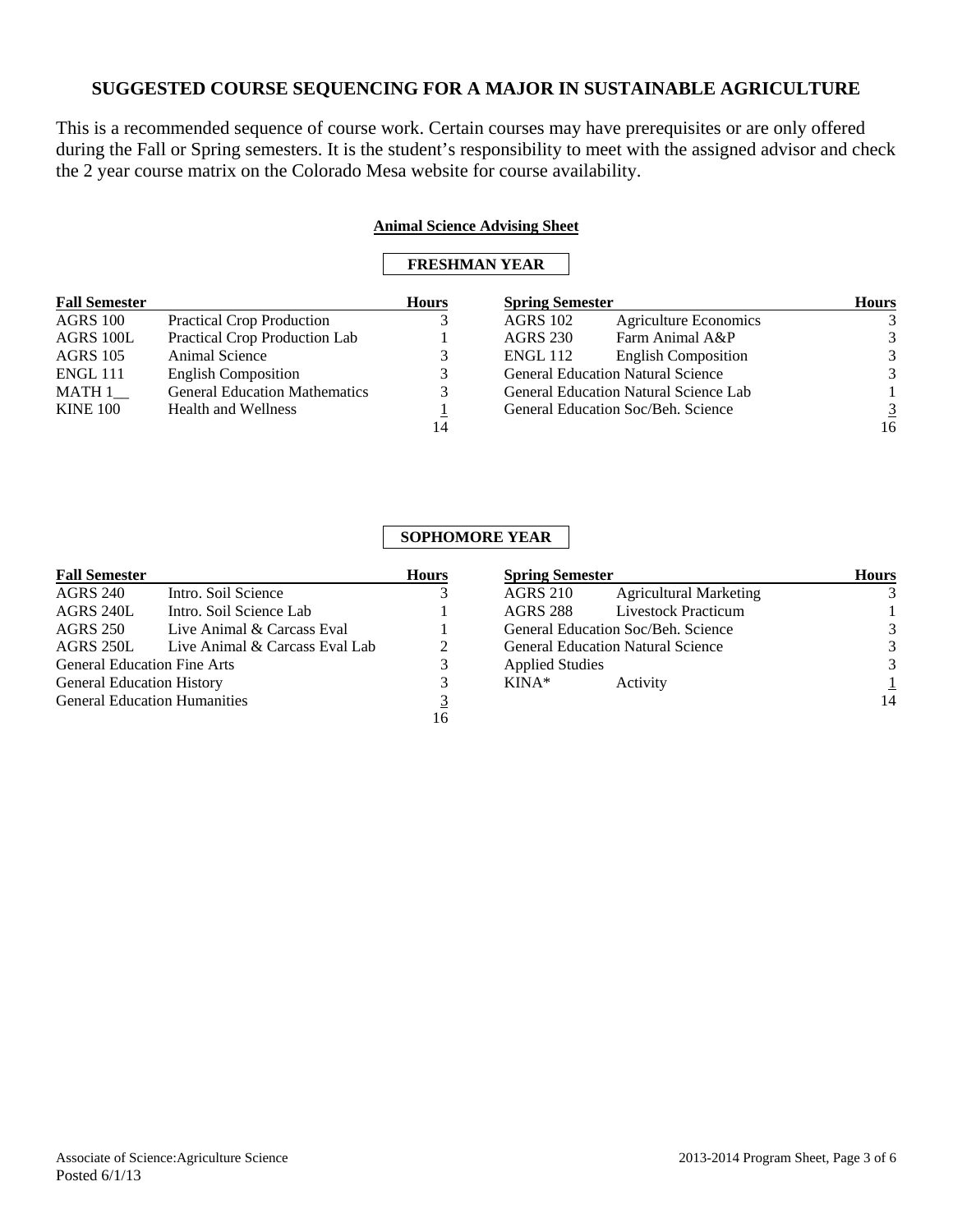This is a recommended sequence of course work. Certain courses may have prerequisites or are only offered during the Fall or Spring semesters. It is the student's responsibility to meet with the assigned advisor and check the 2 year course matrix on the Colorado Mesa website for course availability.

### **Soil & Crop Science Advising Sheet**

## **FRESHMAN YEAR**

| <b>Fall Semester</b> |                                      | <b>Hours</b> | <b>Spring Semester</b> |                                              | <b>Hours</b> |
|----------------------|--------------------------------------|--------------|------------------------|----------------------------------------------|--------------|
| <b>AGRS 100</b>      | <b>Practical Crop Production</b>     |              | <b>AGRS 102</b>        | <b>Agriculture Economics</b>                 |              |
| AGRS 100L            | Practical Crop Production Lab        |              | <b>AGRS</b> 103        | Intro to Entomology                          |              |
| <b>AGRS</b> 105      | Animal Science                       |              | AGRS 103L              | Intro to Entomology Lab                      |              |
| <b>ENGL 111</b>      | <b>English Composition</b>           |              | <b>ENGL 112</b>        | <b>English Composition</b>                   | 3            |
| MATH 1               | <b>General Education Mathematics</b> |              |                        | <b>General Education Natural Science</b>     | 3            |
| <b>KINE 100</b>      | <b>Health and Wellness</b>           |              |                        | <b>General Education Natural Science Lab</b> |              |
|                      |                                      | 14           |                        | General Education Soc/Beh. Science           | 3            |
|                      |                                      |              |                        |                                              | 16           |

### **SOPHOMORE YEAR**

| <b>Fall Semester</b>                   | <b>Hours</b> | <b>Spring Semester</b>                           |    |  | <b>Hours</b> |
|----------------------------------------|--------------|--------------------------------------------------|----|--|--------------|
| <b>AGRS 240</b><br>Intro. Soil Science |              | Farm/Ranch Management<br><b>AGRS 205</b>         |    |  |              |
| AGRS 240L<br>Intro. Soil Science Lab   |              | <b>Agricultural Marketing</b><br><b>AGRS 210</b> | 3  |  |              |
| <b>General Education Fine Arts</b>     |              | General Education Soc/Beh. Science               | 3  |  |              |
| <b>General Education History</b>       | 3            | <b>General Education Natural Science</b>         | 3  |  |              |
| <b>General Education Humanities</b>    | 3            | <b>Applied Studies</b>                           | 3  |  |              |
| Elective                               |              | KINA*<br>Activity                                |    |  |              |
|                                        | 14           |                                                  | 16 |  |              |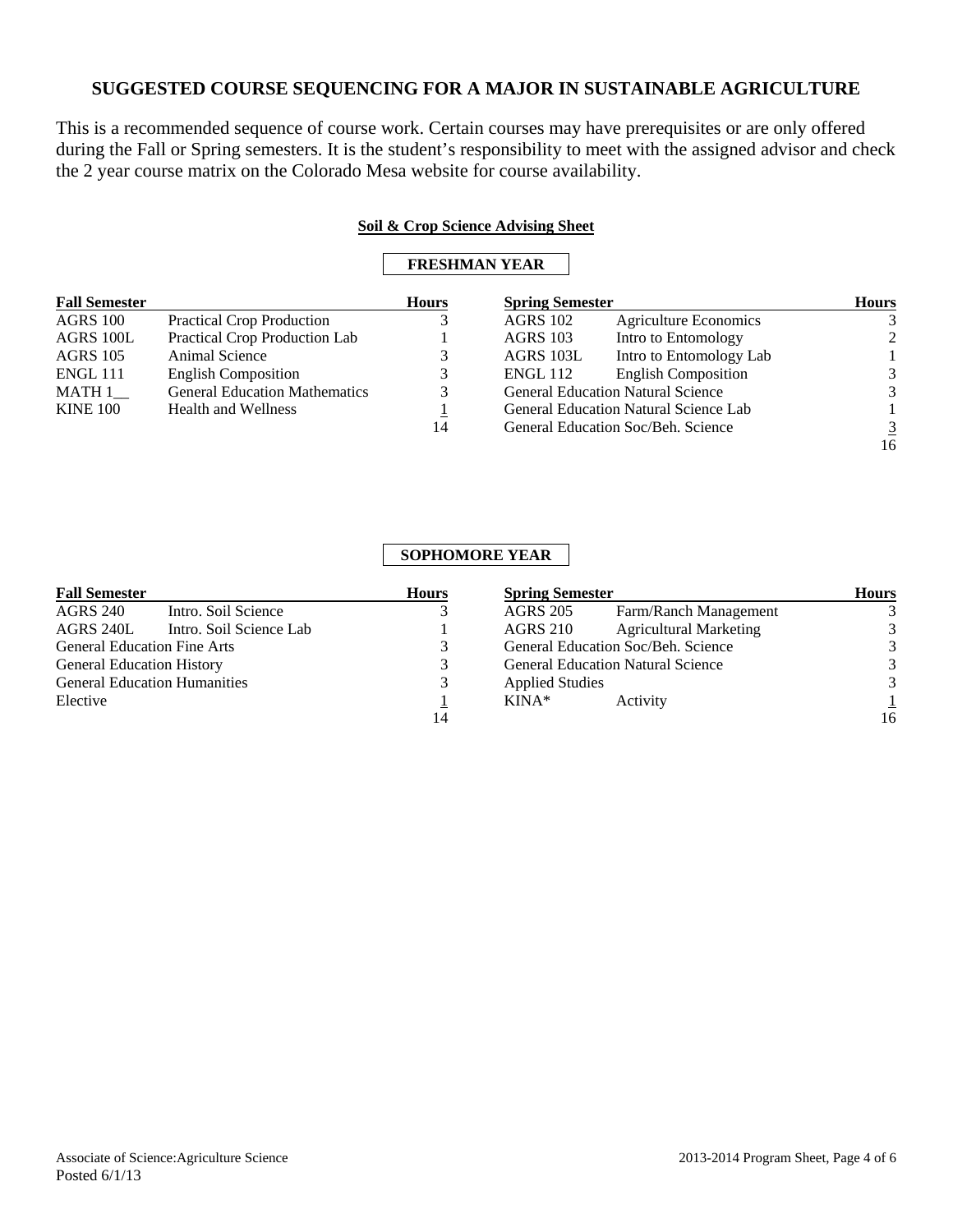This is a recommended sequence of course work. Certain courses may have prerequisites or are only offered during the Fall or Spring semesters. It is the student's responsibility to meet with the assigned advisor and check the 2 year course matrix on the Colorado Mesa website for course availability.

### **Agriculture Business Advising Sheet**

## **FRESHMAN YEAR**

| <b>Fall Semester</b>   |                                      | <b>Hours</b> | <b>Spring Semester</b> |                                              | <b>Hours</b> |
|------------------------|--------------------------------------|--------------|------------------------|----------------------------------------------|--------------|
| AGRS 100               | <b>Practical Crop Production</b>     |              | <b>AGRS</b> 102        | <b>Agriculture Economics</b>                 |              |
| AGRS 100L              | Practical Crop Production Lab        |              | <b>AGRS 205</b>        | Farm/Ranch Management                        |              |
| <b>AGRS</b> 105        | Animal Science                       |              | <b>ENGL 111</b>        | <b>English Composition</b>                   | 3            |
| <b>Applied Studies</b> | (rec. CISB 101)                      |              |                        | <b>General Education Natural Science</b>     | 3            |
| $MATH 1$ <sub>__</sub> | <b>General Education Mathematics</b> |              |                        | <b>General Education Natural Science Lab</b> |              |
| <b>KINE 100</b>        | <b>Health and Wellness</b>           |              |                        | General Education Soc/Beh. Science           |              |
|                        |                                      | 14           |                        |                                              | 16           |

# **SOPHOMORE YEAR**

| <b>Fall Semester</b>                   | <b>Hours</b><br><b>Spring Semester</b> |                                                  | <b>Hours</b>   |
|----------------------------------------|----------------------------------------|--------------------------------------------------|----------------|
| <b>AGRS 240</b><br>Intro. Soil Science |                                        | <b>AGRS 208</b><br><b>Agricultural Finance</b>   |                |
| AGRS 240L<br>Intro. Soil Science Lab   |                                        | <b>Agricultural Marketing</b><br><b>AGRS 210</b> | 3              |
| <b>General Education Fine Arts</b>     |                                        | General Education Soc/Beh. Science               | 3              |
| <b>General Education History</b>       |                                        | <b>General Education Natural Science</b>         | 3              |
| <b>General Education Humanities</b>    |                                        | $KINA*$<br>Activity                              |                |
| Elective                               |                                        | Elective                                         | $\overline{3}$ |
|                                        | 14                                     |                                                  | 16             |